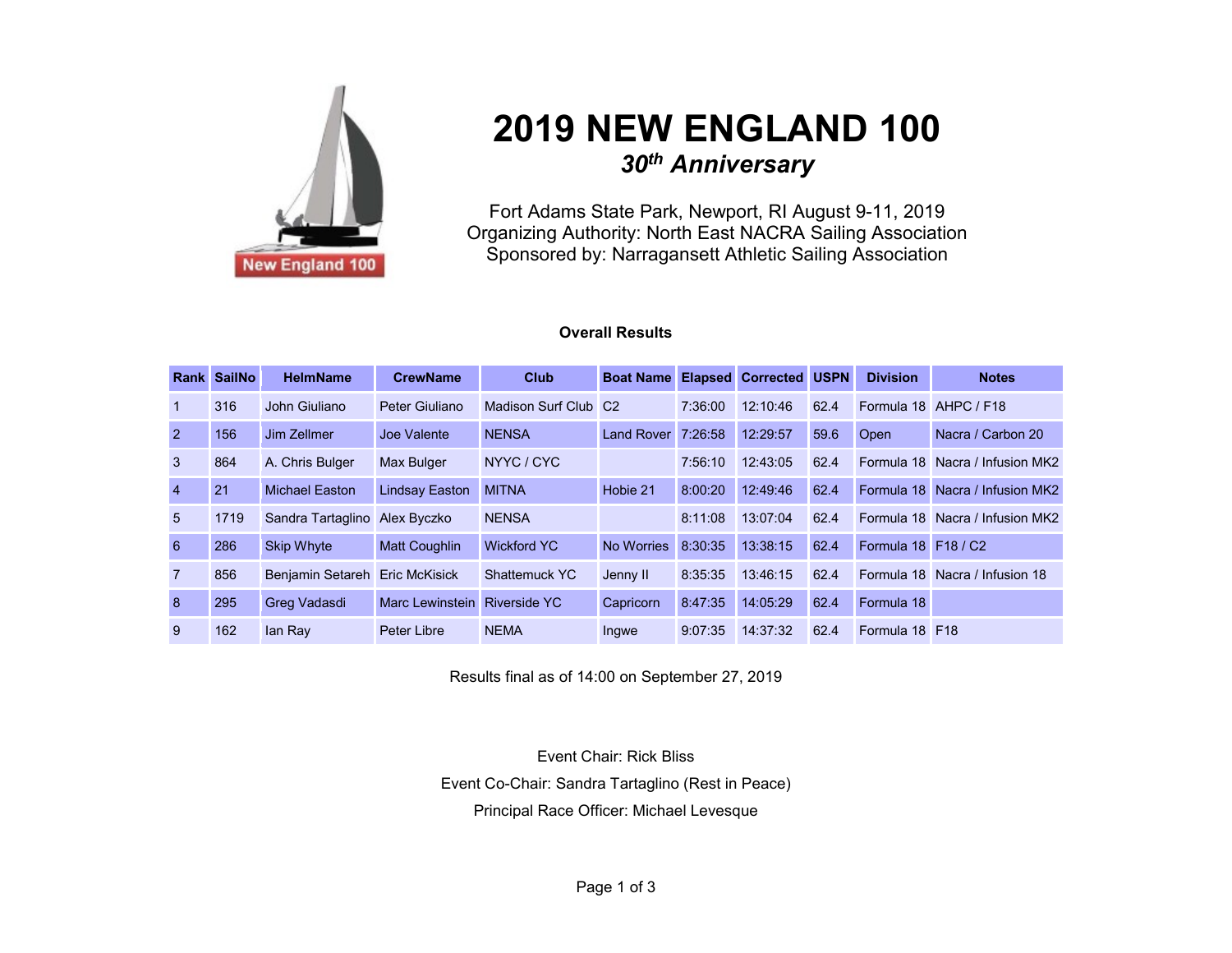

# **2019 NEW ENGLAND 100** *30th Anniversary*

Fort Adams State Park, Newport, RI August 9-11, 2019 Organizing Authority: North East NACRA Sailing Association Sponsored by: Narragansett Athletic Sailing Association

### **DAY 1 - 10 Aug 2019, Start Time: 1105**

|                 | <b>Rank SailNo</b> | <b>HelmName</b>         | <b>CrewName</b>              | <b>Club</b>          | <b>Boat Name</b> | <b>Finish</b>        |         | <b>Elapsed Corrected USPN</b> |      | <b>Division</b>     | <b>Notes</b>                    |
|-----------------|--------------------|-------------------------|------------------------------|----------------------|------------------|----------------------|---------|-------------------------------|------|---------------------|---------------------------------|
| $\overline{1}$  | 316                | John Giuliano           | Peter Giuliano               | Madison Surf Club C2 |                  | 14:43:00 3:38:00     |         | 5:49:22                       | 62.4 |                     | Formula 18 AHPC / F18           |
| $\overline{2}$  | 156                | Jim Zellmer             | Joe Valente                  | <b>NENSA</b>         | Land Rover       | 14:42:51 3:37:51     |         | 6:05:31                       | 59.6 | Open                | Nacra / Carbon 20               |
| $\mathbf{3}$    | 864                | A. Chris Bulger         | <b>Max Bulger</b>            | NYYC / CYC           |                  | $15:02:10$ $3:57:10$ |         | 6:20:04                       | 62.4 |                     | Formula 18 Nacra / Infusion MK2 |
| $\overline{4}$  | 21                 | <b>Michael Easton</b>   | <b>Lindsay Easton</b>        | <b>MITNA</b>         | Hobie 21         | 15:06:30 4:01:30     |         | 6:27:01                       | 62.4 |                     | Formula 18 Nacra / Infusion MK2 |
| 5               | 1719               | Sandra Tartaglino       | Alex Byczko                  | <b>NENSA</b>         |                  | 15:10:35 4:05:35     |         | 6:33:34                       | 62.4 |                     | Formula 18 Nacra / Infusion MK2 |
| 6               | 286                | <b>Skip Whyte</b>       | <b>Matt Coughlin</b>         | <b>Wickford YC</b>   | No Worries       | <b>DNF</b>           | 4:25:35 | 7:05:37                       | 62.4 | Formula 18 F18 / C2 |                                 |
| $6\overline{6}$ | 856                | <b>Benjamin Setareh</b> | <b>Eric McKisick</b>         | Shattemuck YC        | Jenny II         | <b>DNF</b>           | 4:25:35 | 7:05:37                       | 62.4 |                     | Formula 18 Nacra / Infusion 18  |
| 6               | 295                | Greg Vadasdi            | Marc Lewinstein Riverside YC |                      | Capricorn        | <b>DNS</b>           | 4:25:35 | 7:05:37                       | 62.4 | Formula 18          |                                 |
| 6               | 162                | lan Ray                 | Peter Libre                  | <b>NEMA</b>          | Ingwe            | <b>DNF</b>           | 4:25:35 | 7:05:37                       | 62.4 | Formula 18 F18      |                                 |

(DNF Penalty 20 minutes after elapsed time of last finisher of the day.) (DNS Penalty 20 minutes after elapsed time of last finisher of the day.)